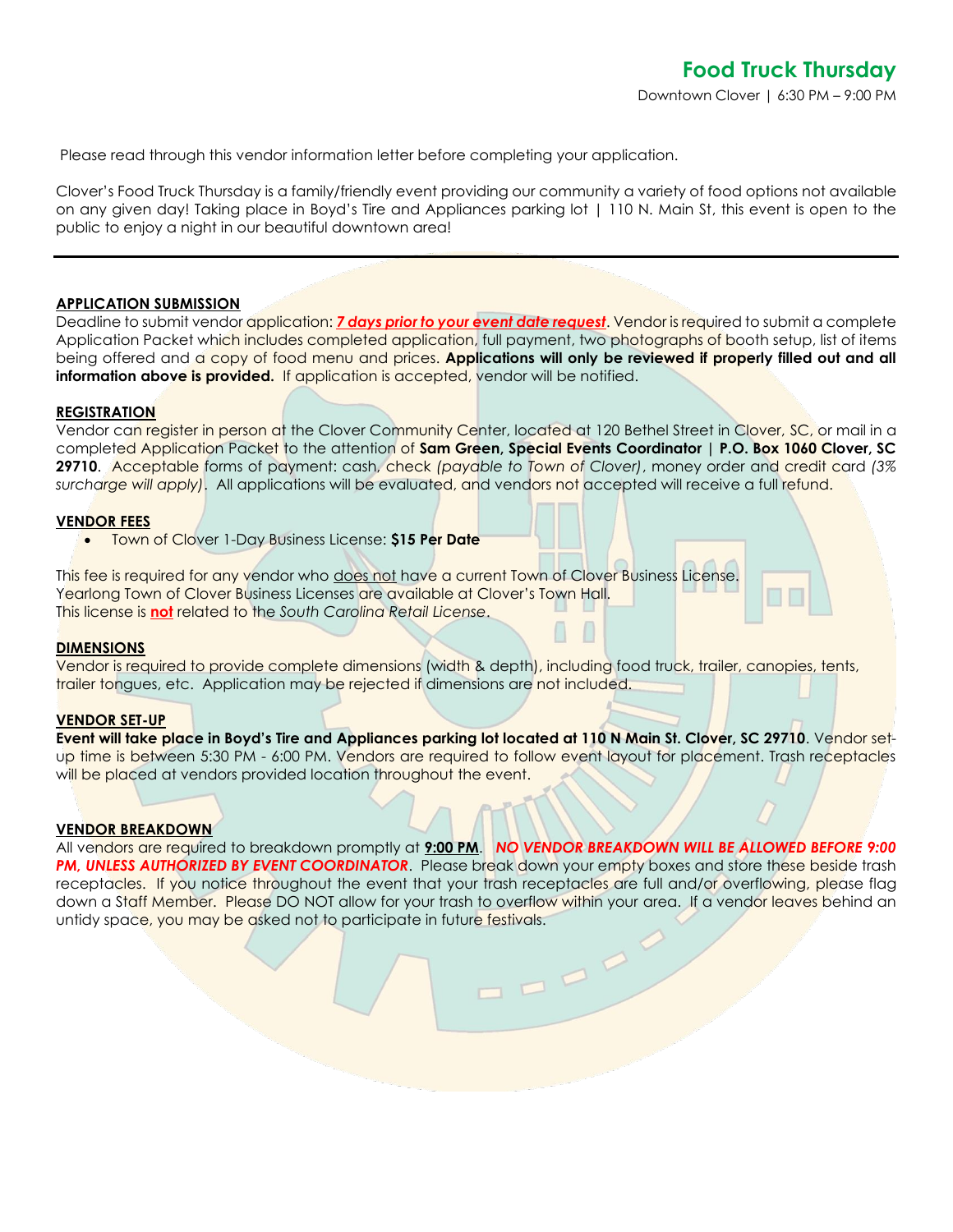## **FOOD VENDORS**

All food vendors are required to stop cooking at 8:30 PM in order to prepare for 9:00 PM breakdown. Festival Staff/Volunteers will be walking around to remind food vendors of time. All food vendors who prepare any on-site items for consumption will be inspected by the Town of Clover's Code Inspector:

- Fire Code IFC 3003.10 All gas cylinders shall be maintained in good order. No rusted tanks will be allowed to be used.
- Fire Code IFC 3003.3.3.3.3 All gas cylinders in use or in storage shall be secured at all times to prevent them from falling or being knocked over. Also, cylinders must have an approved shut off valve.
- Fire Code IFC 38 All gas lines shall be in good shape; cracked lines and any other non-conformity will not be allowed.
- Fire Code IFC 2404.2 Any tent or temporary membrane structure over any cooking appliance shall meet NFPA 701 or be treated with a flame retardant chemical and shall have a minimum distance of 18" from any combustible material. All other vendors using vendor trailers for cooking must have an approved hood system venting to the outside.

In addition to the above Town of Clover Festival Codes & Regulations, all food vendors are required to comply with all provisions of South Carolina Department of Health & Environmental Control's Regulation 61-25: Retail Food Establishments, which are applicable to its operation. The health authority may augment such requirements when needed to ensure the service of safe food; may prohibit the sale of certain potentially hazardous food; and may modify specific requirements for physical facilities when in the opinion of the health authority no health hazard will result.

# **TOWN OF CLOVER FESTIVAL CODES & REGULATIONS**

All vendors will be inspected by the Town of Clover's Code Inspector and requirements must be met before they will be allowed to operate:

- All vendors are reminded that there must be a minimum of three (3) feet of clearance on both sides of fire hydrants for a total of not less than six (6) feet of clearance around all hydrants.
- Fire Code IFC 904.11.5 & 906 all food vendors utilizing cooking equipment involving vegetable or animal oils shall be protected by a Class (K) rated portable extinguisher. All other vendors shall have a minimum of one 5 lb. ABC fire extinguisher. NO EXCEPTIONS shall be made.
- National Electric Code Extension cords shall be free of taped up splices and in good condition. Cords shall be installed and/or protected so as to not be a tripping hazard to the public. All outdoor receptacles must be in a weatherproof type of box with cover and approved plug and cord connector.

# **SOUTH CAROLINA RETAIL LICENSE**

South Carolina Department of Revenue requires every person who engages in business in the state of South Carolina as a retailer must obtain a retail license before making any sales. *THIS IS NOT THE SAME AS OBTAINING A TOWN OF CLOVER BUSINESS LICENSE*. If you have more than one business outlet, you must have a separate retail license for each location. Under South Carolina Department of Revenue's categories, this festival is considered a RETAIL EVENT, which is a festival for which an admissions fee is NOT required for entering the event. If you are operating at a Retail Event, you will be required to register for a retail license to collect and remit the South Carolina sales tax.

If you are an exempt organization devoted exclusively to public or charitable purposes (aka "nonprofits"), you are exempt from the sales tax and the retail license requirements. You may be required to complete and apply for Sales Tax Exemption (Form ST-387).

It is the vendor's responsibility to withhold and remit all applicable state and federal taxes. For further information on this, please contact the South Carolina Department of Revenue at (803)896-1350 or email at [TaxRegistration@dor.sc.gov.](mailto:TaxRegistration@dor.sc.gov)

Thank you for your interest in our Food Truck Thursday! Should you have any questions regarding the event, feel free to contact me at (803) 222-9493 x 235 or via email at [sgreen@cloversc.org.](mailto:sgreen@cloversc.org)

Sincerely,

Sam Green

Special Events Coordinator, Town of Clover